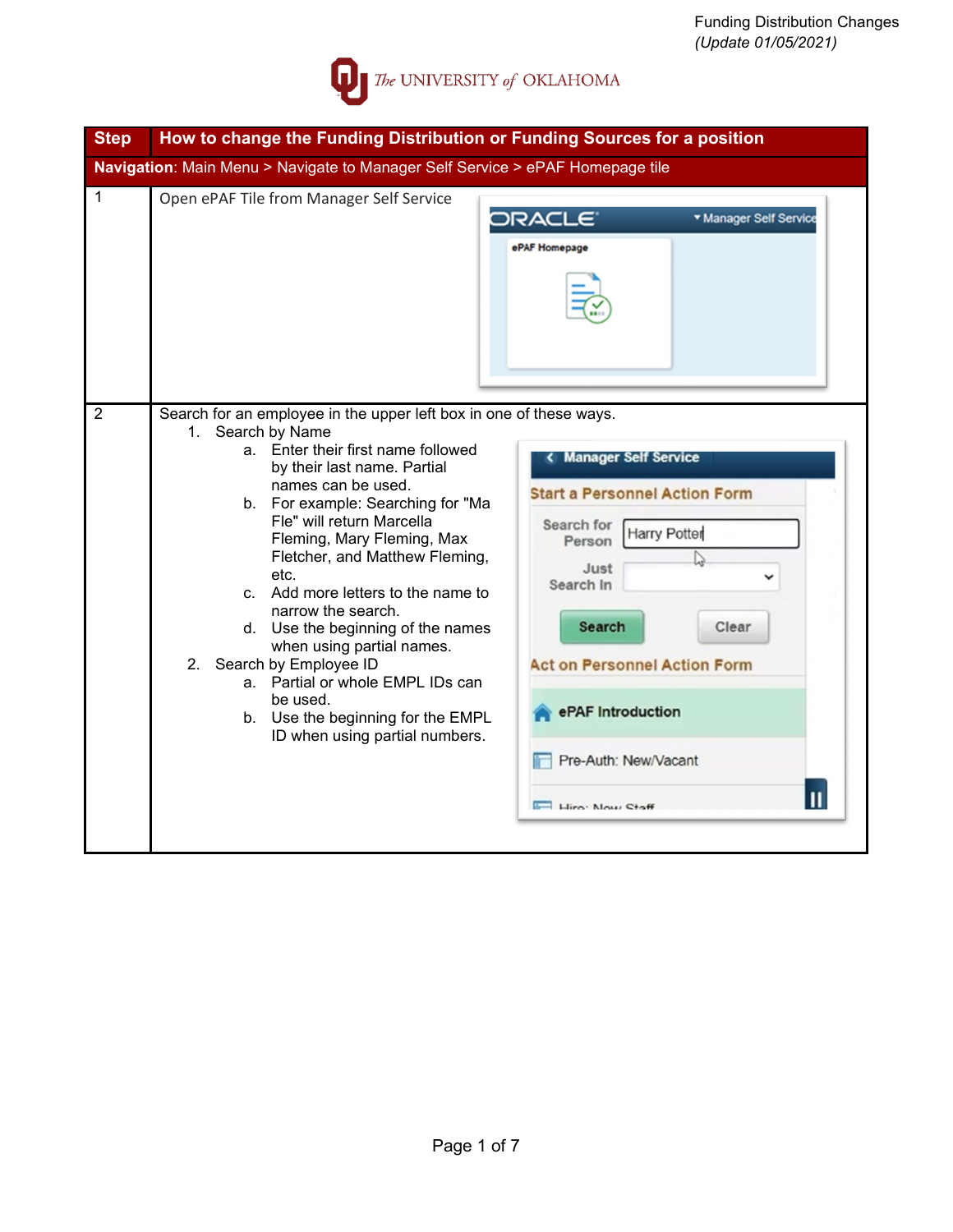Funding Distribution Changes *(Update 01/05/2021)*



| 3              |                                                                                                                                                                  |   |                         |                             |                      |               |             |
|----------------|------------------------------------------------------------------------------------------------------------------------------------------------------------------|---|-------------------------|-----------------------------|----------------------|---------------|-------------|
|                | Click on Funding Distribution Change action<br>from the related action drop-down.                                                                                |   |                         |                             |                      |               |             |
|                |                                                                                                                                                                  |   |                         |                             | <b>Actions</b>       | ×             | <b>Tuic</b> |
|                |                                                                                                                                                                  |   | <b>Current Employee</b> | Personal Data               |                      | $\rightarrow$ |             |
|                |                                                                                                                                                                  |   |                         | Job Change                  |                      | ⋋             |             |
|                |                                                                                                                                                                  |   | GTA SHLEY Taylor ⊙      | Hire/Additional Job         |                      | $\,$          |             |
|                |                                                                                                                                                                  |   |                         | Transfer                    |                      | $\rightarrow$ | Me for      |
|                |                                                                                                                                                                  |   |                         | View Job Data               |                      |               |             |
|                |                                                                                                                                                                  |   | Person Data Only        | Add Additional Pay          |                      |               |             |
|                |                                                                                                                                                                  | Щ |                         | Funding Distribution Change |                      |               |             |
|                |                                                                                                                                                                  |   | GTA SHLEY Taylor ⊙      | Terminate/Resign            |                      |               |             |
|                |                                                                                                                                                                  |   | Person Data Only        | Unpaid Leave                |                      |               |             |
|                |                                                                                                                                                                  |   |                         | Paid Leave                  |                      |               |             |
|                |                                                                                                                                                                  |   |                         |                             |                      |               |             |
| $\overline{4}$ | The form will now open with the employee's data prepopulated. The Employee Details section are<br>read only fields and are displayed for informational purposes. |   |                         |                             |                      |               |             |
|                |                                                                                                                                                                  |   |                         |                             |                      |               |             |
|                | <b>Employee Details</b>                                                                                                                                          |   |                         |                             |                      |               |             |
|                | Position Number 00022122 Postdoctoral Research Assoc                                                                                                             |   |                         |                             | Name GTASHLEY Taylor |               |             |
|                | Department ACENAME Aerospace & Mechanical Engin.                                                                                                                 |   |                         | Empl ID 600005              |                      |               |             |
|                | Pay Group HRY Hourly Payroll                                                                                                                                     |   |                         | Empl Record 0               |                      |               |             |
|                | Company NRM University of Oklahoma                                                                                                                               |   | じ                       | Compensation \$20.00        |                      |               |             |
|                | "This is a pooled position. Any changes made will impact all employees in this position.                                                                         |   |                         |                             |                      |               |             |
| $\mathbf 5$    | If the selected position is a pooled position, all changes to funding will impact all employees in that                                                          |   |                         |                             |                      |               |             |
|                | position. If this is the case, a warning message displays in red below the Employee Details.                                                                     |   |                         |                             |                      |               |             |
|                | "This is a pooled position. Any changes made will impact all employees in this position.                                                                         |   |                         |                             |                      |               |             |
|                |                                                                                                                                                                  |   |                         |                             |                      |               |             |
|                |                                                                                                                                                                  |   |                         |                             |                      |               |             |
|                |                                                                                                                                                                  |   |                         |                             |                      |               |             |
|                |                                                                                                                                                                  |   |                         |                             |                      |               |             |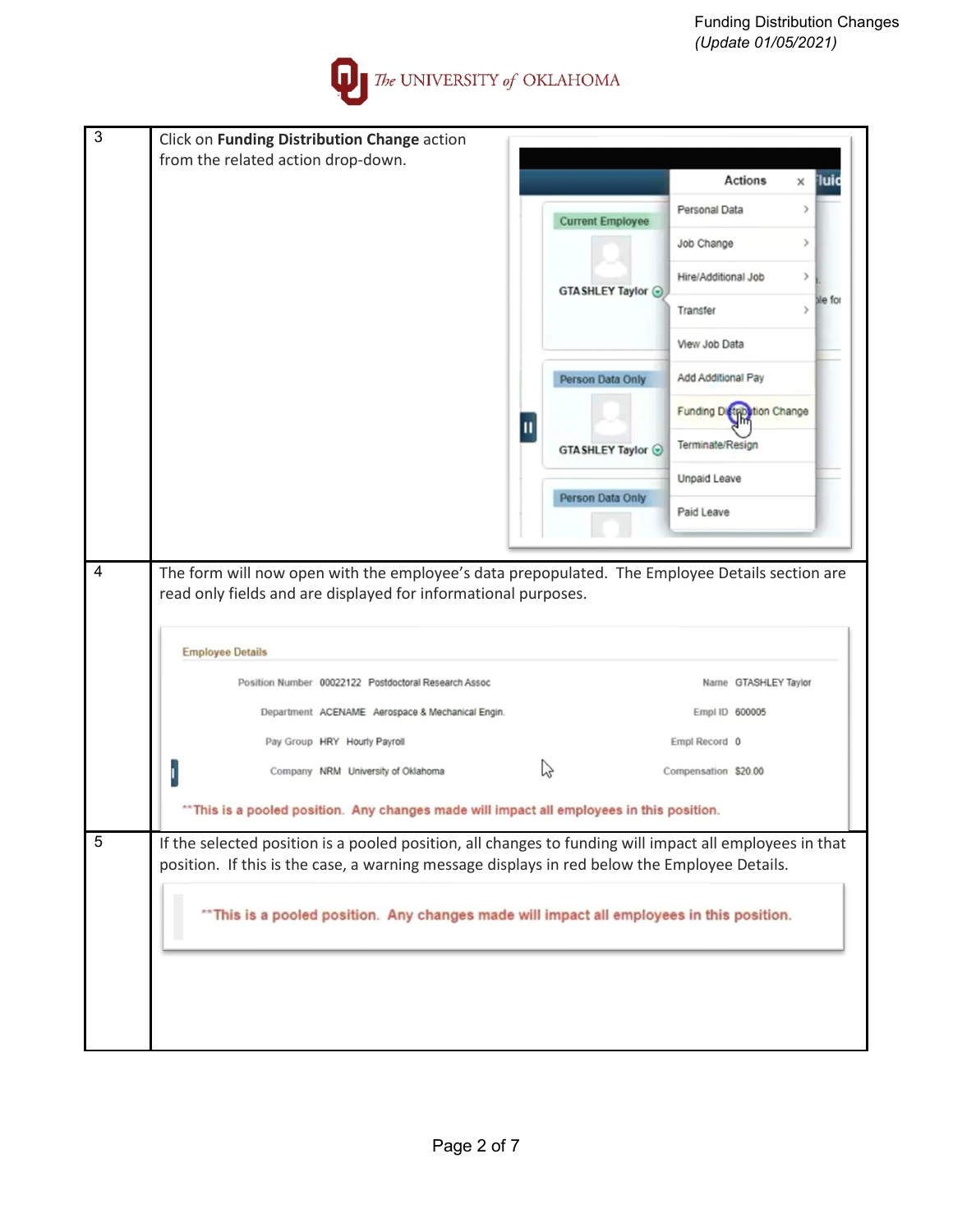

| 6              | The current funding distribution is displayed in the first grid.<br>In the grid, you will find the distribution % and the distribution dollar amount based on the<br>Compensation shown in the Employee Details segment.<br>The HR Combo code also shows along with the chartfield details.                                                                                                                                                                                               |
|----------------|-------------------------------------------------------------------------------------------------------------------------------------------------------------------------------------------------------------------------------------------------------------------------------------------------------------------------------------------------------------------------------------------------------------------------------------------------------------------------------------------|
|                | <b>Current Distribution</b>                                                                                                                                                                                                                                                                                                                                                                                                                                                               |
|                | This segment displays current funding<br>$3$ row                                                                                                                                                                                                                                                                                                                                                                                                                                          |
|                | Dist % 0<br>Dist Amount \$ © HR Combo Code ©<br>Account 0<br>Fund o<br>Org o<br>Function of<br>Entity of<br>Source o<br>Purpose o<br>Project 0<br>Select o                                                                                                                                                                                                                                                                                                                                |
|                | 33.000000<br>11747.993000 000074055<br>511011<br>00116<br>00000<br>No<br><b>HRH01001</b><br><b>EDGEN</b>                                                                                                                                                                                                                                                                                                                                                                                  |
|                | 33.000000<br>11747.993000 000071928<br>511011<br>00116<br>00000<br>No<br><b>MISCA</b><br><b>HRH01001</b>                                                                                                                                                                                                                                                                                                                                                                                  |
|                | 34.000000<br>No<br>12103.993000 000074318<br>SU384900<br>511011<br>SUAUX HRH02001<br>00051<br>00000<br>з                                                                                                                                                                                                                                                                                                                                                                                  |
|                | To include all the rows from Current Distribution in the New Distribution, select the button below labeled 'Copy All Funding Rows to New Distribution." To select individual funding rows, use the select<br>box next to the desired funding row.<br>To remove all the funding rows from New Distribution, select the button below labeled "Remove All Funding Rows from New Distribution."<br>Copy All Funding Rows to New Distribution<br>Remove All Funding Rows from New Distribution |
| $\overline{7}$ | There are three ways to add new rows in the New Funding Distribution grid.                                                                                                                                                                                                                                                                                                                                                                                                                |
|                | 1. To reuse a single row from the Current<br>3 rows<br>Distribution, use the <b>SELECT</b> button in<br>Entity $\circ$<br>Purpose o<br>select<br>Source o<br>Project of<br>the far-right field on the grid. The Select<br>00000<br>button will not always be available. The<br>00000<br>No<br>current account code may no longer be<br>valid and in those cases, the select button<br>00000<br>SU384900<br>No<br>will not be available.                                                   |
|                | 2. The second way to add new rows is by<br>copying all the current funding rows into<br>the new distribution. This is great for<br>Copy All Funding Rows to New Distribution<br>cases where the funding accounts will<br>be staying the same but just the                                                                                                                                                                                                                                 |
|                | percentages or amounts need to be<br>updated. Click on the "Copy ALL FUNDING ROWS TO NEW DISTRIBUTION" button and it will<br>copy all the funding rows into the New Distribution grid. If you have copied all rows but<br>change your mind, you can click the "REMOVE ALL FUNDING ROWS FROM NEW DISTRIBUTION"<br>button to remove all the copied rows.                                                                                                                                    |
|                | 3.<br>The final way to update New<br>Distribution is by using the<br><b>HR</b><br>Combo Ac<br>"SELECT/CREATE COMBO CODE"<br>Dist % 0<br>Dist Amount \$ 0<br>Select/Create Combo Code<br>Code<br>button. When clicked, the<br>0.000000<br>0.000000<br>Select/Create Combo Code<br>Select HR Combo Code screen<br>will open.                                                                                                                                                                |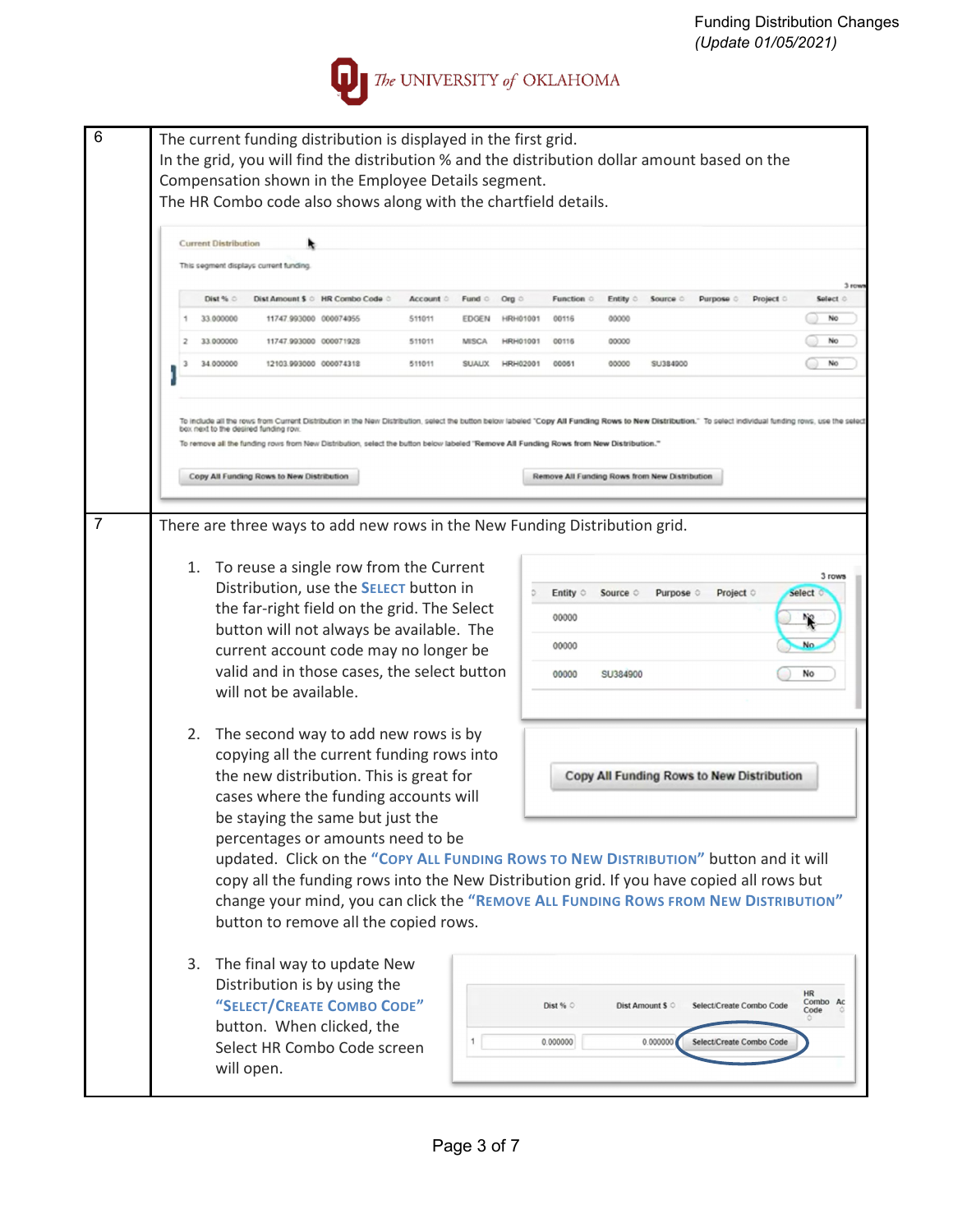

| Combo Code<br>Bus Unit OUHSC  |              |                                                                                      |     |                                                                                                                                                                                                                                                                                                       |
|-------------------------------|--------------|--------------------------------------------------------------------------------------|-----|-------------------------------------------------------------------------------------------------------------------------------------------------------------------------------------------------------------------------------------------------------------------------------------------------------|
|                               |              |                                                                                      |     |                                                                                                                                                                                                                                                                                                       |
| Account                       | Fund         |                                                                                      | Org | Function                                                                                                                                                                                                                                                                                              |
|                               | Q            | Q                                                                                    |     | Q                                                                                                                                                                                                                                                                                                     |
| Purpose                       | Project<br>Q | Q                                                                                    |     |                                                                                                                                                                                                                                                                                                       |
|                               |              |                                                                                      |     |                                                                                                                                                                                                                                                                                                       |
| Search                        | Create       |                                                                                      |     |                                                                                                                                                                                                                                                                                                       |
|                               |              | the search to return fewer results by adding more segments of the chartfield string. |     | Once you have entered as many pieces of the chartfield string as you know, click on "SEARCH" to<br>return all HR combo codes that match the combination of chartfield values that you entered.<br>Note: if more than 100 rows are found, an error message will appear and you will be asked to refine |
|                               |              |                                                                                      |     | If no HR Combo Codes return, you also have the option to create a new combo code. At a minimum<br>you must select an ACCOUNT, FUND, ORG, FUNCTION and ENTITY. IF you do not have an ENTITY, enter<br>00000. Note: Other fields may be required depending on your selection of these main five         |
| requirements.<br>For example: |              |                                                                                      |     | The form will pop up messages to guide the user through creation of the new combo code.                                                                                                                                                                                                               |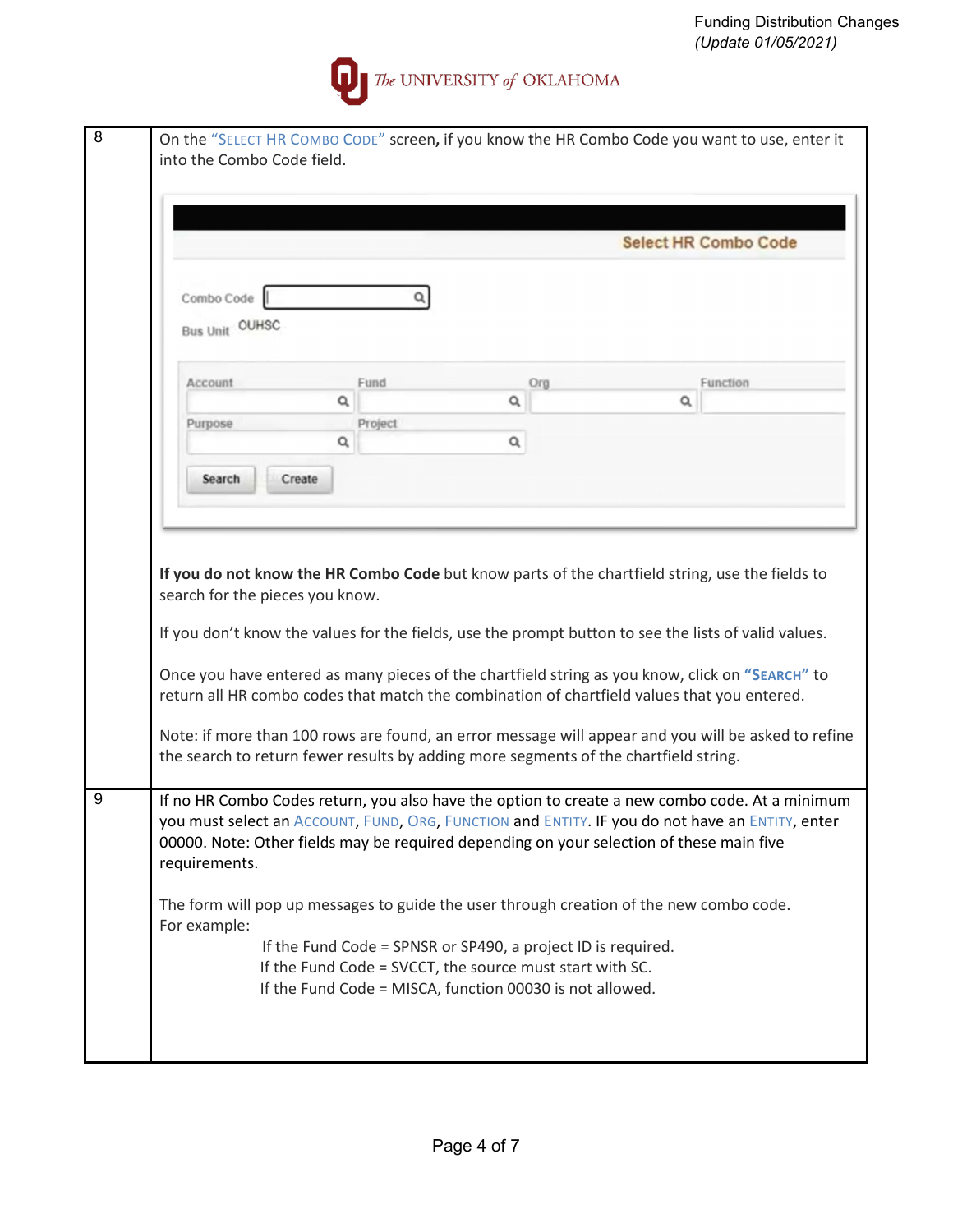

|    | After clicking "CREATE", a message appears asking<br>you to confirm a New HR Account code should be<br>created.<br>To confirm, click "YES".<br>If no, you can continue to search for an existing<br>HR Combo Code.                                                                                                                                                                                                                                                                                                                                                                                                                                                                                 | Combo Code<br><b>Bus Unit OUHSC</b><br>Account<br>511061<br>Q<br>Purpose<br>Ω<br>Search<br>Create<br><b>Combination Code</b> | a<br>Fund<br>EDGEN<br>Q<br>AD.<br>Project<br>Q<br><b>Account</b> |
|----|----------------------------------------------------------------------------------------------------------------------------------------------------------------------------------------------------------------------------------------------------------------------------------------------------------------------------------------------------------------------------------------------------------------------------------------------------------------------------------------------------------------------------------------------------------------------------------------------------------------------------------------------------------------------------------------------------|------------------------------------------------------------------------------------------------------------------------------|------------------------------------------------------------------|
|    | The HR Combo Code creation will fail if the chartfield string information is not valid in the Financials<br>system and this error will be shown. If you believe the chartfield string should be valid, please<br>contact your department administrator of Financial Services.<br>Combination Not Found on General Ledger, Please SELECT CANCEL, check your entry, if it matches the paperwork please contact department for correct chartfield spread<br>G ACCNT_CHRTFLD Events.OnExecute Name:Valid ater of ACCNT<br>Called from:G_ACCNT_CHRTFLD.Events.OnExecute Name:FindOrCreate Statement.265<br>Called from:G_ACCNT_CHRTFLD.Events.OnExecute Name:CREATE_PB_Change Statement:119<br>Called f |                                                                                                                              |                                                                  |
| 10 | When the HR Combo Code creation is successful, this confirmation message will appear showing the<br>newly created HR Combo Code. The Select HR Combo Code window will close and the chartfield<br>string will be displayed in the grid.<br>HR Account Code 6000059 has been successfully created!<br>The new HR Account Code above has been created, and can now be used for this and subsequent distributions.<br>OK                                                                                                                                                                                                                                                                              |                                                                                                                              |                                                                  |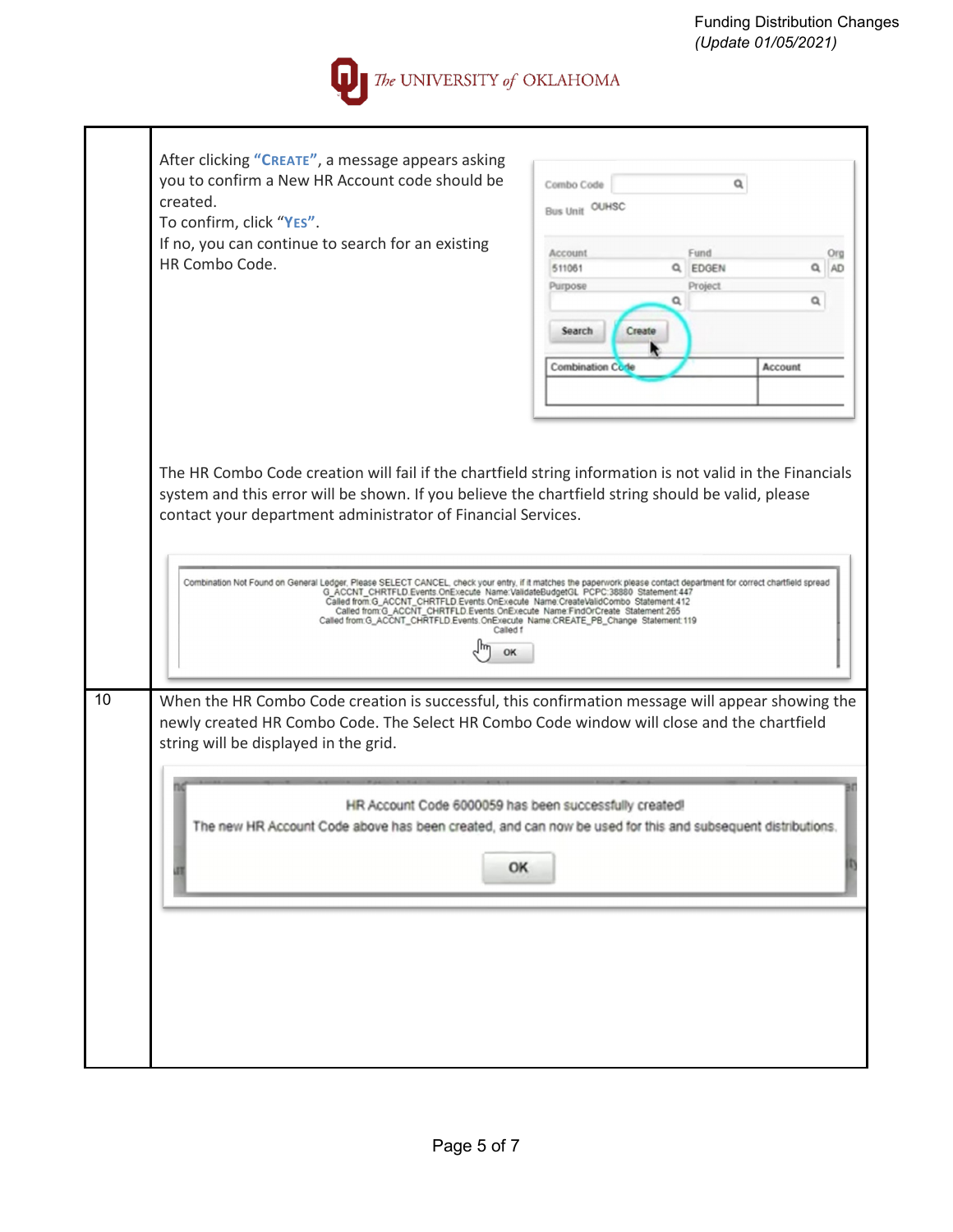

| $\mathbf{I}$                                                                                                                                                                                                                                                                                    |              |                                                                               |                          |                                                                                                   |                           |                |  |  |
|-------------------------------------------------------------------------------------------------------------------------------------------------------------------------------------------------------------------------------------------------------------------------------------------------|--------------|-------------------------------------------------------------------------------|--------------------------|---------------------------------------------------------------------------------------------------|---------------------------|----------------|--|--|
|                                                                                                                                                                                                                                                                                                 |              | Dist % $\circ$                                                                | Dist Amount \$ 0         | Select/Create Combo Code                                                                          | <b>HR Combo</b><br>Code O | <b>Account</b> |  |  |
|                                                                                                                                                                                                                                                                                                 |              | 50.000000                                                                     | 17799.990000             | Select/Create Combo Code                                                                          | 6000059                   | 511011         |  |  |
|                                                                                                                                                                                                                                                                                                 | 2            | 50.000000                                                                     | 0.000000                 | Select/Create Combo Code                                                                          | 000081577                 | 511061         |  |  |
|                                                                                                                                                                                                                                                                                                 |              | The distribution percentages entered                                          |                          |                                                                                                   |                           |                |  |  |
|                                                                                                                                                                                                                                                                                                 | Total field. | in the New Distribution grid will total<br>and the sum will be in the Percent |                          | <b>Total Distribution</b><br>Percent Total 100.00                                                 |                           |                |  |  |
|                                                                                                                                                                                                                                                                                                 | to continue. | The total percent must equal 100%                                             |                          |                                                                                                   |                           |                |  |  |
|                                                                                                                                                                                                                                                                                                 |              | changes be effective the first day of a pay period.                           |                          | Indicate when the funding change should take effect. University policy requires that most funding |                           |                |  |  |
| If none of the funding rows in the New Distribution grid include a Project ID, then the First Day of<br>Pay Period drop-down will appear. The options in the drop-down will include the current pay period<br>plus the next two pay period start dates. Choose one of these options to proceed. |              |                                                                               |                          |                                                                                                   |                           |                |  |  |
|                                                                                                                                                                                                                                                                                                 |              | en will this funding change be effective?                                     |                          |                                                                                                   |                           |                |  |  |
|                                                                                                                                                                                                                                                                                                 |              |                                                                               |                          |                                                                                                   |                           |                |  |  |
|                                                                                                                                                                                                                                                                                                 |              |                                                                               | *First Day of Pay Period |                                                                                                   |                           |                |  |  |
|                                                                                                                                                                                                                                                                                                 |              | <b>File Attachments</b>                                                       |                          | 2020-12-06<br>2020-12-20<br>2021-01-03                                                            |                           |                |  |  |